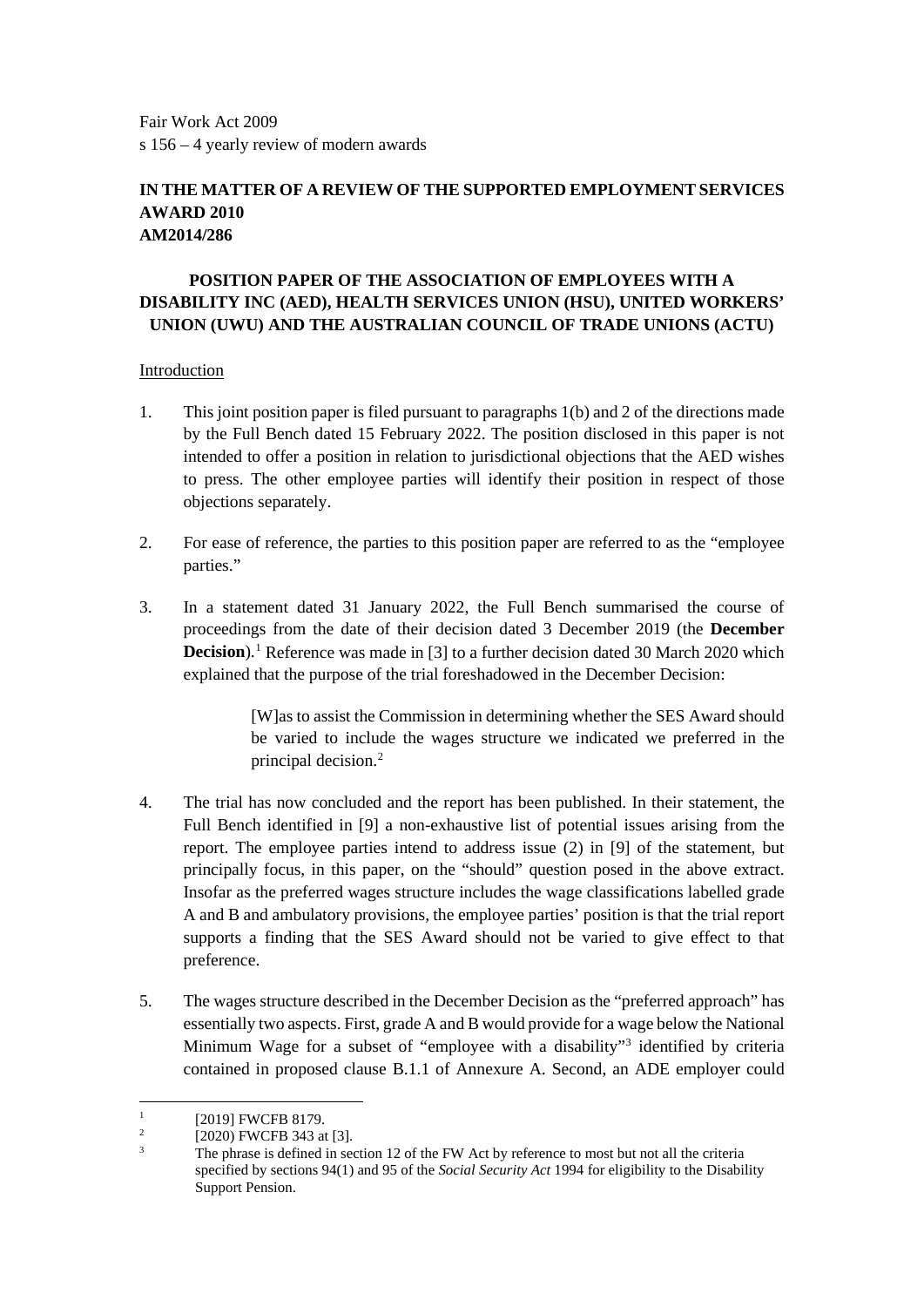then apply the SWS (in the modified form provided for in SES Award) to determine the paid rate up to what in reality would be a maximum dollar amount per grade. [4](#page-1-0)

6. The employee parties' position focuses on the first aspect of the "preferred approach."

The employee parties basic position

- 7. The overarching position of the employee parties is that:
	- (a) The classification structure of the Award should include 7 grades (from  $1 7$ ).
	- (b) Grade A and Grade B (and related provisions) should not be introduced.
	- (c) The SWS (in the form contained in the SES Award) should be available to measure productive capacity for "employees with a disability"<sup>[5](#page-1-1)</sup> covered by the SES Award. Indeed, for all practical purposes this is necessary to engage that statutory concept.[6](#page-1-2) The trial report generally upheld the reliability of the SWS in its modified ADE form. Insofar as it recommended changes, an assessment is required to determine which, if any, recommendations require textual alterations to the SES Award.
	- (d) No existing ADE employee should suffer a reduction in remuneration as a result of any changes arising out of these proceedings.

### Supporting Reasons

#### *No case for including grades A and B*

- 8. The Act prescribes a high threshold for inclusion of terms in awards. Prospective terms must be necessary to achieve the modern awards objective in section 134(1) and the minimum wages objective in section 284(1) of the FW Act.<sup>[7](#page-1-3)</sup> Those objectives require the Commission to "ensure"<sup>[8](#page-1-4)</sup> and "establish"<sup>[9](#page-1-5)</sup> a fair (and relevant) safety net pertaining to minimum wages (the **Inclusion Threshold**) by reference to a non-exhaustive list of statutory matters.
- 9. The trial report does not enable the Full Bench to conclude that the grade A and B classification terms meets the Inclusion Threshold. There are several reasons for this position.

<span id="page-1-0"></span><sup>&</sup>lt;sup>4</sup> The employee parties recognise however that the "preferred approach" contemplates that the SWS could be available in respect of any covered employee with a disability classified under any of the work classifications in the SWS Award.

<span id="page-1-1"></span><sup>&</sup>lt;sup>5</sup> As defined in section 12 of the *Fair Work Act* 2009<br>6 Section  $Q_1(1)(e)(ii)$  of the *Secial Security Act* 1004

<span id="page-1-2"></span><sup>6</sup> Section 94(1)(c)(ii) of the *Social Security Act* 1994. The alternative criterion in subsection (c)(i) requires the Secretary to be satisfied of each element of the more nuanced and complex concept "continuing inability to work" for each employee before there is eligibility, at least for those to whom section 94(1) applies. Section 95(1) applies only to persons who are legally blind.<br>Section 138.<br>Section 134(1)

<span id="page-1-3"></span>

<span id="page-1-5"></span><span id="page-1-4"></span> $\frac{8}{9}$  Section 134(1).

Section 284(1).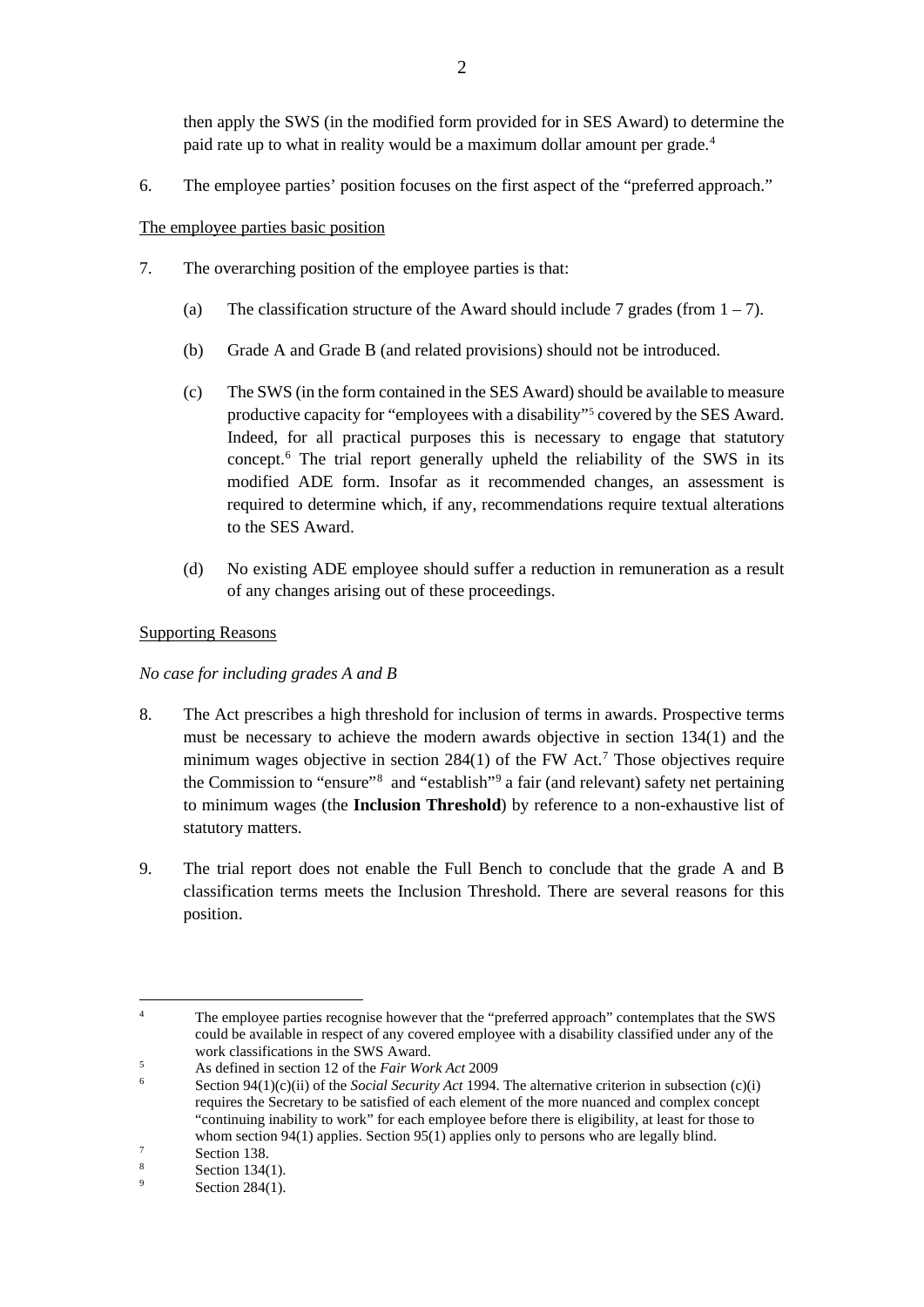- 10. The report offers no insight into whether the wage outcomes it reports upon correctly reflects the kind of work contemplated for grades A or B (or another grade). No information is available from the report that would enable the Full Bench to discern how the "gateway requirements" in clause B.1.1 of Annexure A were applied or what duties or level of supervision were considered for that purpose. The authors of the trial report state that it was not possible to assess the accuracy of the wage grading process,<sup>[10](#page-2-0)</sup> but nonetheless include in the report observational information from undisclosed ADE staff that suggests wage grading could have been inaccurate and that the work, the subject of trial, could have been classified within multiple classifications, ranging from grade A to grade 2. Further, the wage outcomes reported by the trial itself imply misclassification.
- 11. For grades A and B, classification is to occur in two steps. First, by matching a particular person to a particular position that has been created for that person. The position is to comprise duties and a level of supervision matched to that employee according to the particular circumstances of their disability. The degree of customisation implicit in the first step logically suggests that productively outcomes would be at or near 100%. However, the authors of the trial report found that, following application of the SWS, less than 10% of the supported employees in the sample achieved 100% and that the average overall productivity outcome was well below this, at 61%. This implies an error in design, or at least significant misclassification of the gateway requirements, the work captured by grades A and B or all three.
- 12. Further, the wages outcomes imply that the work was not adjusted, or not adjustable, to a degree that resulted in it meeting the descriptors for grades A and B. Indeed, the authors of the trial report concede that the work may not have been representative. A limitation reported by the authors was the possibility the sample of ADEs and employees, and it must follow the work the subject of valuation, was unrepresentative.<sup>[11](#page-2-1)</sup> This is matter of potential significance. Beyond recording the possibility though, the authors offer no insight into the degree of likelihood.
- 13. Both implications stand in the way of a conclusion that variation of "minima" below the National Minimum Wage by the addition of grades A and B can be justified on work value grounds or that it should be accepted that "minimum wages" for the affected cohort of "employees with a disability" should be determined on a basis that is different and less beneficial than other Australian employees. This is bolstered by the finding in the trial report that 25% of sampled employees would be paid less under the "preferred approach," but for the Full Bench's commitment not to reduce existing wages for existing employees.
- 14. There are least four consequences of the foregoing:
	- (a) The Full Bench cannot know how the "preferred approach" was applied or whether it was applied as intended;

<span id="page-2-1"></span><span id="page-2-0"></span> $\begin{array}{cc}\n 10 \\
 11\n \end{array}$  Trial report, 109.

Trial report, 39.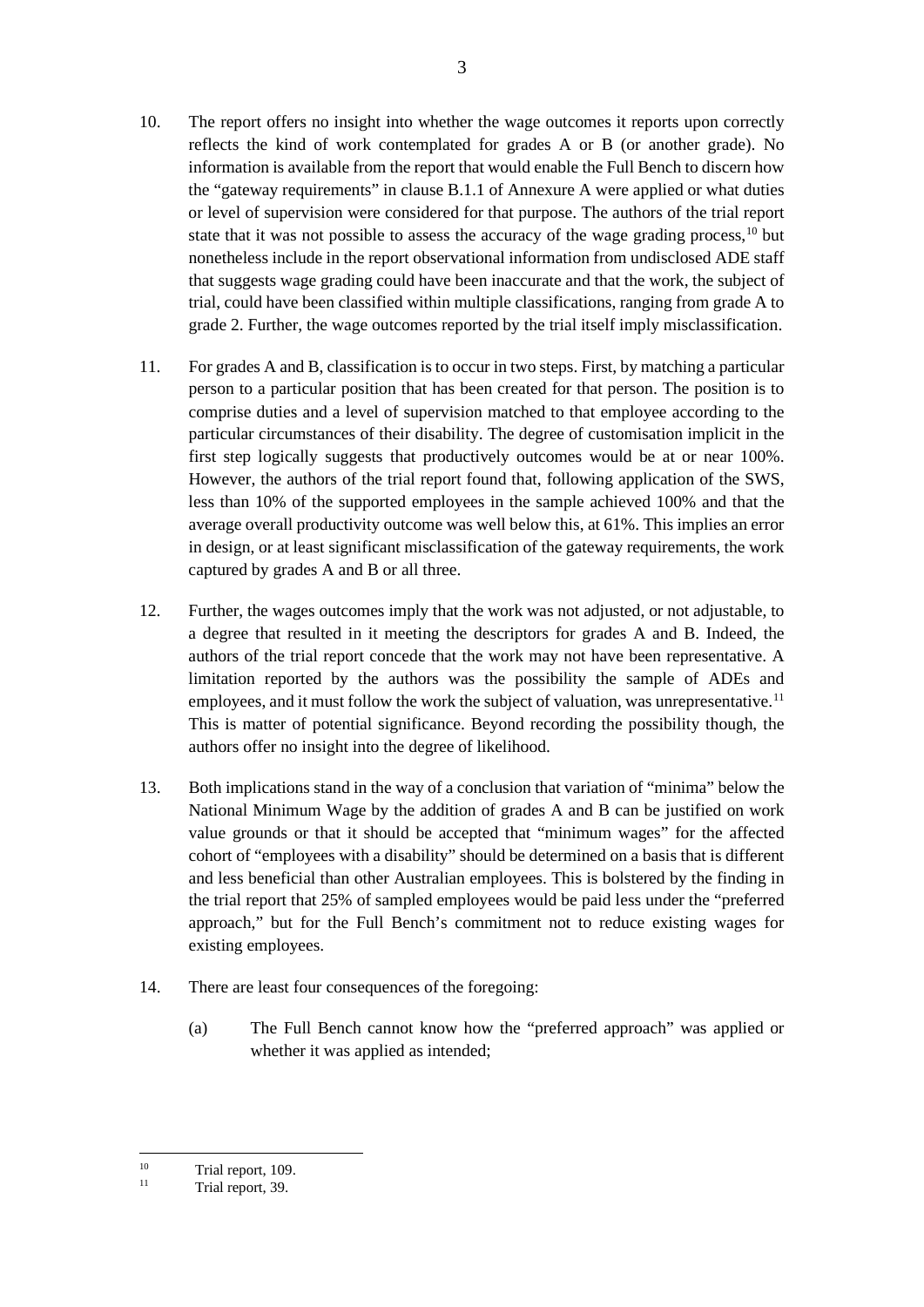- (b) The Full Bench cannot know whether the "preferred approach" operates fairly or relevantly to determine a minimum wage for supported employees in relation to work that would be or could be covered by the grades A or B.
- (c) The aforementioned probably alter the basis for the conclusions contained in [377] of the December Decision as to the matters referred to in subsections  $134(1)(a)$ , (c), (f) and (g) of the FW Act, and the corresponding matters in section  $284(1)(a)$  to (d).
- (d) The Full Bench's ability to evaluate the trial outcomes for the purposes of determining whether the grade A and B terms meet the Inclusion Threshold is materially impaired, probably fatally.<sup>[12](#page-3-0)</sup>
- 15. Additionally, the trial report contains information that precludes the Full Bench from concluding, to the requisite standard, that the wage outcomes it discloses align with the equal remuneration principle referred to in section 134(1)(e) of the FW Act.
- 16. The trial report outcomes shown in table A9,<sup>[13](#page-3-1)</sup> whilst presented at a high level, show that the wage outcomes for women were worse than men. [14](#page-3-2) It is true that men dominated the supported employee sample (by about double), albeit that dominance was not proportionately uniform throughout each of the classifications.[15](#page-3-3) The dominance of men in the sample is not necessarily dispositive though because grades A and B (unlike the other award classifications) rely on matching particular duties to employees with particular disabilities. This has the potential to obscure the effects of wage differences between men and women, which, in turn, makes satisfaction of the equal remuneration principle difficult. At present, the available information from the trial report indicates the existence of wage disparity that may violate the equal remuneration principle.

## *The impact and relevance of overall wages costs*

- 17. The Full Bench gave great weight in the December Decision to the viability effects of overall labour costs, citing this factor as foremost in their consideration, [16](#page-3-4) and singling out overall labour costs in [379] of that decision as the focus of the trial.
- 18. The employee parties consider that, in deciding how to approach the determination of minimum wages for disabled employees covered by the SES Award, the Full Bench assigned disproportionate weight to the impact on ADE employers of increases in their employees' "minimum" wages. The trial report does not afford a sound basis for the Bench to maintain this conclusion.

<span id="page-3-0"></span><sup>&</sup>lt;sup>12</sup> A factor bearing on fairness and relevance in this context is the inability of the Commission to safely assume that a grade A or B classified employee aggrieved by their employer's classification decisions can avail themselves of industrial processes and procedures, such as dispute resolution, to resolve a dispute. The trial report supports this proposition: Trial report, 44. Indeed, it states that very few supported employees had been informed of grades A and B by ADE staff, but were interested in their overall wage outcome.<br>
Trial report, 155.<br>
<sup>14</sup> Trial report 63.

<span id="page-3-2"></span><span id="page-3-1"></span> $\frac{14}{15}$  Trial report, 63.

<span id="page-3-4"></span><span id="page-3-3"></span><sup>&</sup>lt;sup>15</sup> For instance, many more men than women were classified at grade 2 and above.<br> $\frac{16}{\text{At } 1246}$ .